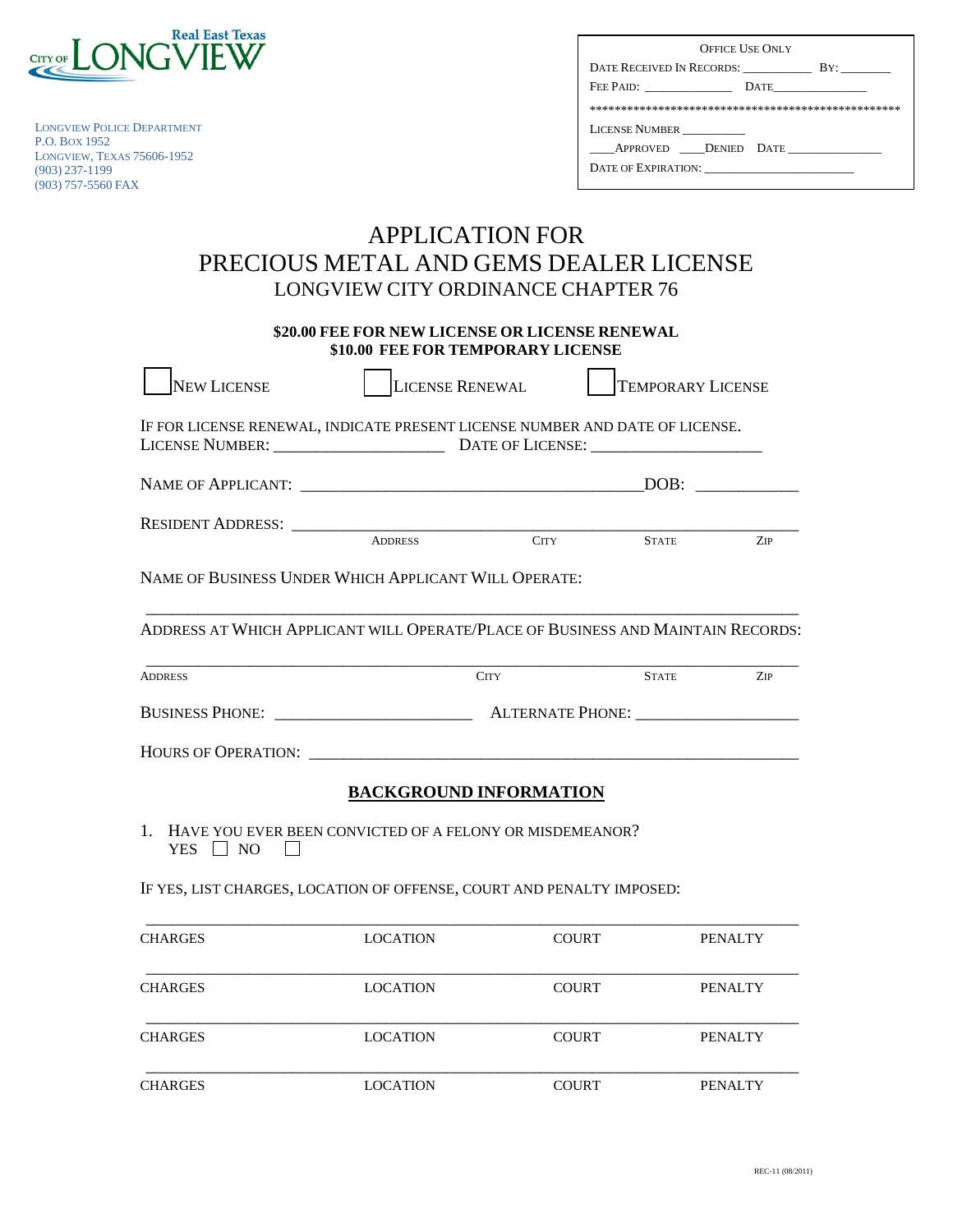2. HAVE YOU EVER BEEN OR ARE CURRENTLY A PARTY TO ANY CIVIL LITIGATION ARISING OUT OF SALES OR PURCHASES OF ANY GOODS OR SERVICES? YES  $\Box$  NO  $\Box$ 

| IF YES, COURT        |                 | <b>DATE</b>                                                 |                            |
|----------------------|-----------------|-------------------------------------------------------------|----------------------------|
| <b>COURT</b>         | <b>LOCATION</b> | STATUS/OUTCOME                                              | <b>INVOLVED PARTY(IES)</b> |
| <b>COURT</b>         | <b>LOCATION</b> | STATUS/OUTCOME                                              | <b>INVOLVED PARTY(IES)</b> |
| <b>COURT</b>         | <b>LOCATION</b> | STATUS/OUTCOME                                              | <b>INVOLVED PARTY(IES)</b> |
| <b>YES</b>           | N <sub>O</sub>  | 3. HAVE YOU EVER ENGAGED IN BUSINESS UNDER AN ASSUMED NAME? |                            |
| IF YES, LIST NAME(S) |                 |                                                             |                            |
|                      |                 |                                                             |                            |

I, THE UNDERSIGNED, UNDERSTAND THAT A BACKGROUND INVESTIGATION WILL BE CONDUCTED TO ESTABLISH MY ELIGIBILITY FOR THIS LICENSE.

I, THE UNDERSIGNED, UPON OATH STATE THAT ALL ANSWERS ON THIS APPLICATION ARE TRUE AND COMPLETE, AND I AM AWARE THAT ANY FALSE OR MATERIALLY INCOMPLETE ANSWERS ARE GROUNDS FOR DENIAL OF THIS LICENSE OR REVOCATION OF LICENSE.

APPLICANT SIGNATURE

DATE

STATE OF TEXAS COUNTY OF GREGG

SUBSCRIBED AND SWORN TO BEFORE ME, THE UNDERSIGNED NOTARY PUBLIC, ON THIS  $\frac{\text{DAY OF}}{\text{DAY OF}}$ .

NOTARY PUBLIC

MY COMMISSION EXPIRES

\_\_\_\_\_\_\_\_\_\_\_\_\_\_\_\_\_\_\_\_\_\_\_\_\_\_\_\_\_\_\_\_\_\_\_\_\_

\_\_\_\_\_\_\_\_\_\_\_\_\_\_\_\_\_\_\_\_\_\_\_\_\_\_\_\_\_\_\_\_\_\_\_\_\_

\_\_\_\_\_\_\_\_\_\_\_\_\_\_\_\_\_\_\_\_\_\_\_\_\_\_\_\_\_\_\_\_\_\_\_\_

ONCE APPLICATION IS COMPLETE, PLEASE INCLUDE A COLOR COPY OF THE APPLICANTS DRIVERS LICENSE ALONG WITH ANY OTHER REQUIRED DOCUMENTS AND MAIL TO THE ADDRESS LISTED BELOW ALONG WITH THE APPLICATION FEE. ONCE PROCESSED YOUR PERMIT WILL BE MAILED TO THE ADDRESS LISTED ON THIS APPLICATION.

LONGVIEW POLICE DEPARTMENT ATTN: RECORDS DEPT P.O. BOX 1952 LONGVIEW, TEXAS 75606